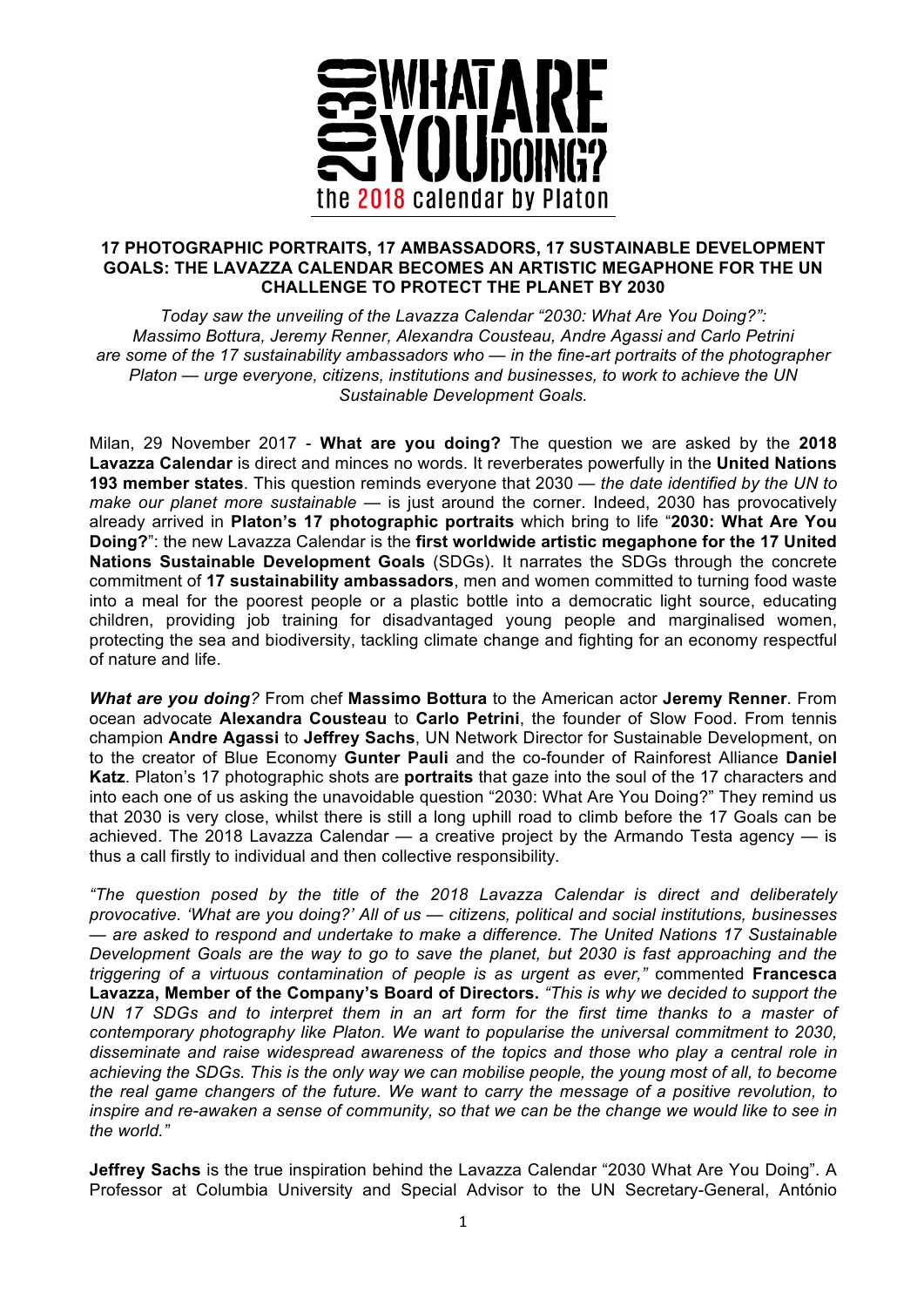

Guterres, on the Sustainable Development Goals, Jeffrey Sachs is one of the sustainability ambassadors, portrayed by Platon **together with his wife Sonia as advocates of Goal number 17: Partnerships for the goals**. *"All 193 United Nations member states"* explained Sachs, *"adopted the Sustainable Development Goals in 2015, with the aim of steering the world a long way away from the growing dangers of environmental destruction and towards a future that could be one of prosperity, health, education and peace. Today, two years later, we are still a very long way away from the target of these 17 Goals, which are certainly ambitious but achievable by 2030: the key is global cooperation, the core principle that interests all of us, not just governments, but also individuals, businesses, universities and other parties in civil society. The Lavazza Calendar celebrates this global commitment and reminds us what is at stake. My hope, and also my conviction, is that it can inspire a great many other people to embrace the sustainable development cause."*

## **17 FINE-ART PHOTOS FOR THE PLANET**

**What are you doing?** The provocative question of the **2018 Lavazza Calendar** hits you square in the eyes and penetrates the conscience, uncomfortable and direct, thanks to the distorting lens of **Platon**, a British photographer and storyteller with Greek origins, lauded worldwide as the "**photographer of the powerful**" for having portrayed and captured the soul and the humanity of the world's most influential leaders, business and tech titans and entertainment icons. *"With the Lavazza Calendar '2030: What Are You Doing?' we want to put under the spotlight a new group of cultural heroes, giving them all the authority they deserve,"* recounted Platon. "*In my role as cultural provocateur, with this project I have tried to ignite a respectful debate about moral compass, and the importance of good leadership. Because here there's no negativity, no blame is laid, there's just energy and passion: and so it's a positive revolution. These are 17 extraordinary stories, which could be a source of inspiration and become the force leading a community of responsible global citizens, driven by compassion and a deep respect for service."*

Giving a face to the UN 17 Sustainable Development Goals and telling an exemplary story of inspiration for each Goal: this is the great challenge that Lavazza wanted to embark on with Platon under the **creative direction of Armando Testa**. *"After three years of photographs of Earth Defenders — the modern heroes committed to feeding the planet in a fair and sustainable way in Africa, Latin America and South East Asia — fine-art photography speaks out about the urgency of a universal social commitment, which no-one can ignore. After Helmut Newton, Annie Leibovitz, David LaChapelle, Steve McCurry and so many other masters of contemporary photography, we identified the sensitivity of Platon, a storyteller and great connoisseur of the human soul, as being the right advocate for providing an artistic narration of the 17 SDGs. The 26th edition of the*  Lavazza Calendar also marks a return, after 16 years, to black and white: a processing that *becomes very modern through Platon's lens, a direct no-frills style which portrays our characters as authentically as possible. Black and white encourages reflection, deep introspection, perfect for a universal theme such as the commitment to protect the planet,"* added **Michele Mariani, Executive Creative Director, Armando Testa***.*